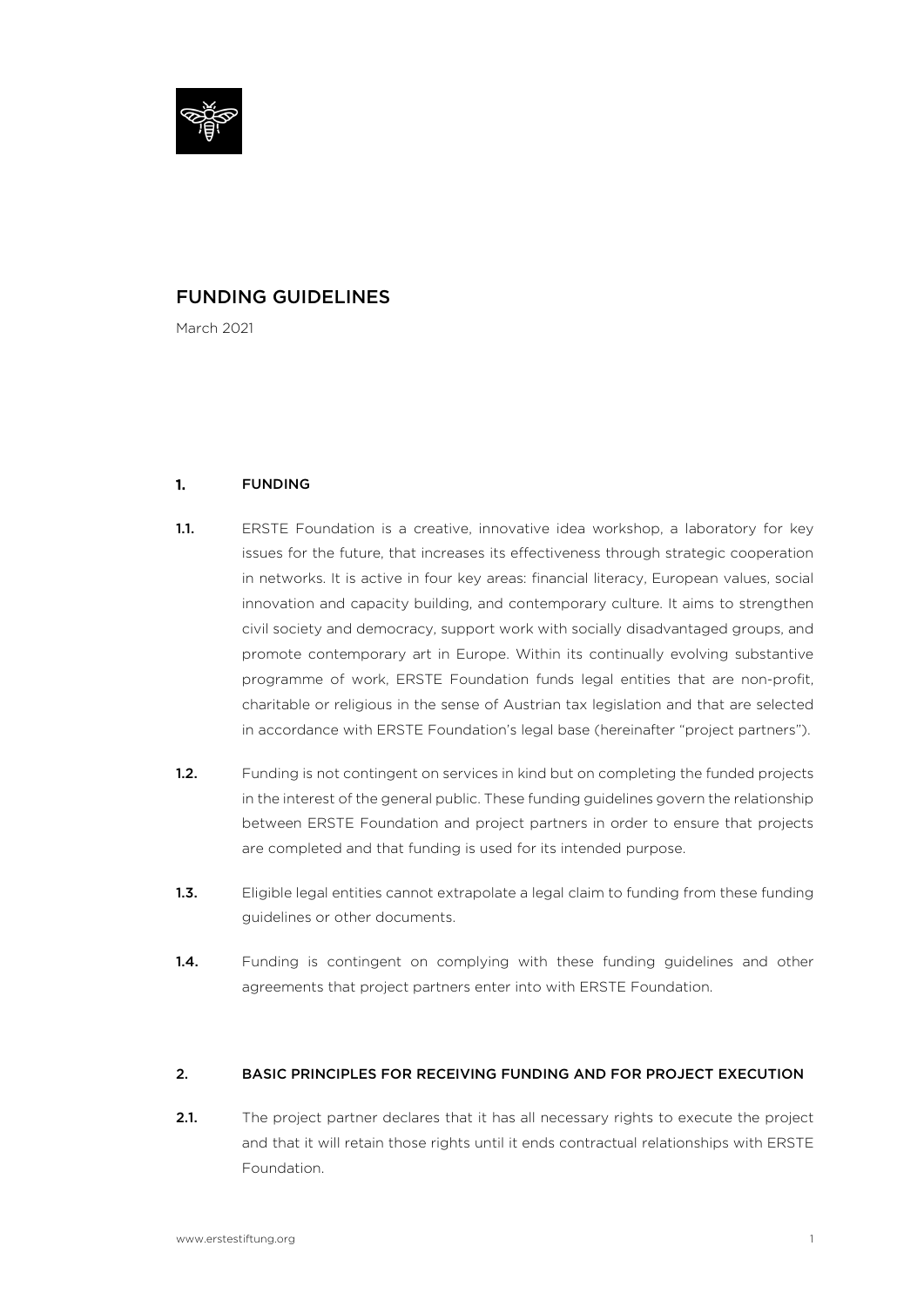

- 2.2. All rights means, in particular, all approvals, permits, licences, etc. under public law that are required for the project partner's activity in general and for completing the project in particular. In addition, all rights also refers to all intellectual property rights required for project execution.
- **2.3.** In addition, the project partner declares that it exclusively (apart from totally subordinate ancillary purposes) and directly serves non-profit, charitable or religious purposes, according to its legal base (law, bylaws, foundation statement, etc.) and its actual management, at least for the full duration of its contractual relationships with ERSTE Foundation, and that it will use funding exclusively for such purposes. The project partner must not pursue profit. Project partner members and investors do not receive any portion of profits or any other funding from the project partner's funds in their capacity as members. When members or investors leave, they do not receive any more than their original equity interests and the fair market value of their material deposits. The project partner must not favour any person through administrative expenses that are external to the project partner's purpose or through disproportionately high remuneration. If the project partner is dissolved, assets must only be used for non-profit, charitable or religious purposes.
- **2.4.** The project partner will use funding directly and exclusively to execute the funded project – regardless of whether the project is executed with cooperation partners. It will not use funding, in particular, simply to fund execution of the project by third parties.
- 2.5. Project partners execute projects at their own risk. The project partner is responsible for ensuring compliance with all applicable statutory provisions, especially those relating to tax law, labour law and social law.
- 2.6. The project partner guarantees that project results do not violate third-party rights.

# 3. FINANCING AND USE OF FUNDS

**3.1.** A funded project is financed according to the project financing plan that underlies the funding agreement. The project partner will promptly inform ERSTE Foundation in writing of any required changes to financing (for instance, because it enters into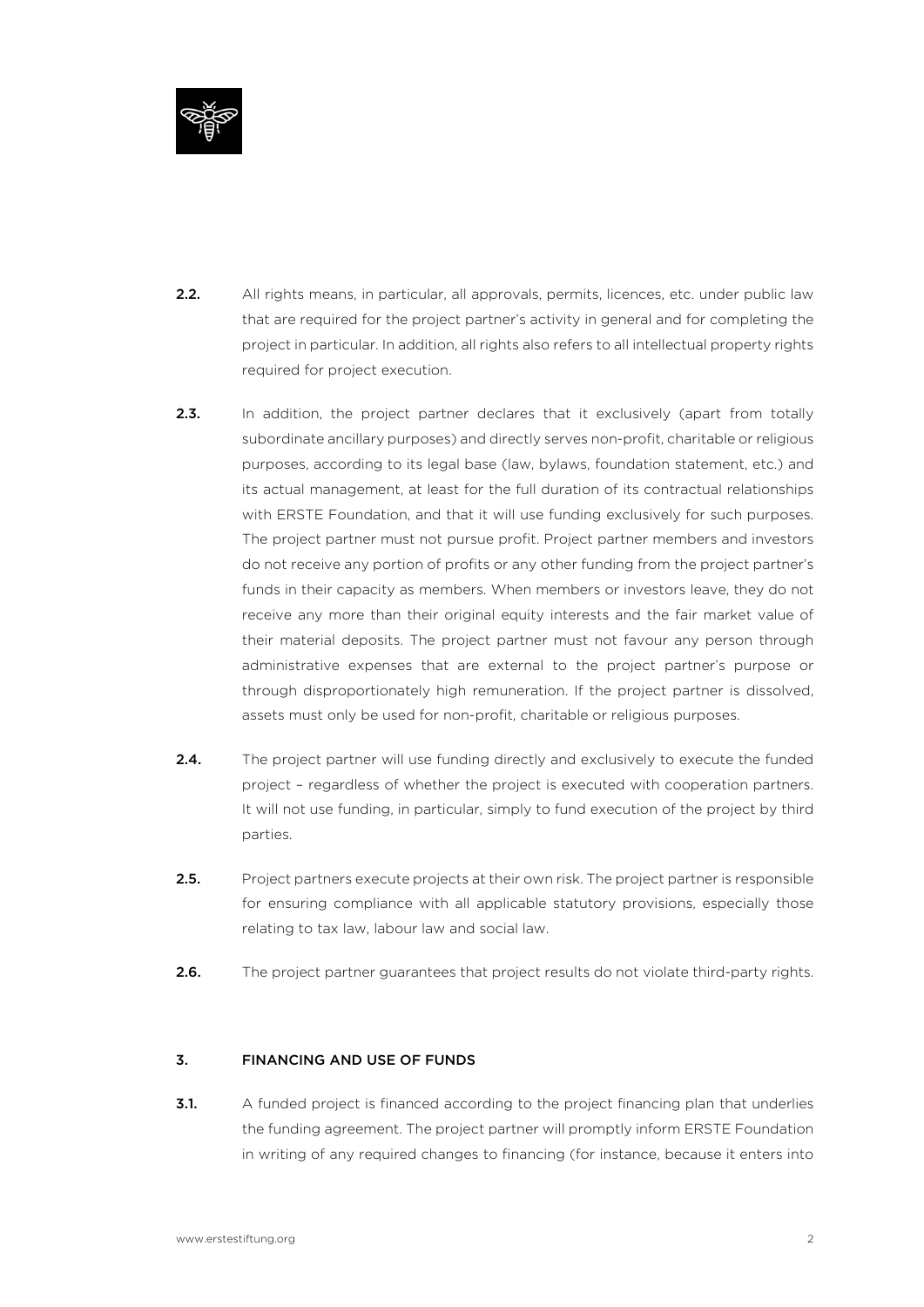

funding agreements with third parties or generates income). Such changes require the prior written consent of ERSTE Foundation, which it can only refuse with good cause.

- **3.2.** The project partner will use funding efficiently, purposefully, correctly, and only to cover costs incurred while executing the project, in accordance with the project cost calculations underlying the funding agreement. Here too, changes require the prior written consent of ERSTE Foundation.
- **3.3.** The project partner will neither transfer (for example, by assignment) nor encumber claims to any funding that it is entitled to as a result of agreements with ERSTE Foundation. An exception is allowed for an assignment to the benefit of a financing bank for the purpose of securing interim financing for the project that ERSTE Foundation has funded.
- **3.4.** If the project partner uses less than the budgeted amount, ERSTE Foundation will not transfer to the project partner any outstanding payments that exceed the adapted budget. If the project uses less than the entire amount granted by ERSTE Foundation, the project partner must reimburse ERSTE Foundation for all excess amounts within 14 days of gaining knowledge of this fact, unless the parties agree in writing to a different use.
- **3.5.** If Austrian capital gains tax is due on funding, ERSTE Foundation will withhold this capital gains tax at the source. The project partner must properly pay all other legally required taxes, fees, etc. in connection with the funding it has received from ERSTE Foundation. In addition, the project partner must submit its tax returns and other required filings to tax authorities and other authorities in connection with these taxes, fees, etc. The project partner will indemnify and hold ERSTE Foundation harmless if any claims arise in this regard.

# 4. REPORTS AND BILLS

4.1. Within three months of completing the project, the project partner will send ERSTE Foundation a final report on its project activities and submit a final tally of the appropriate use of the funding that ERSTE Foundation provided. The final tally must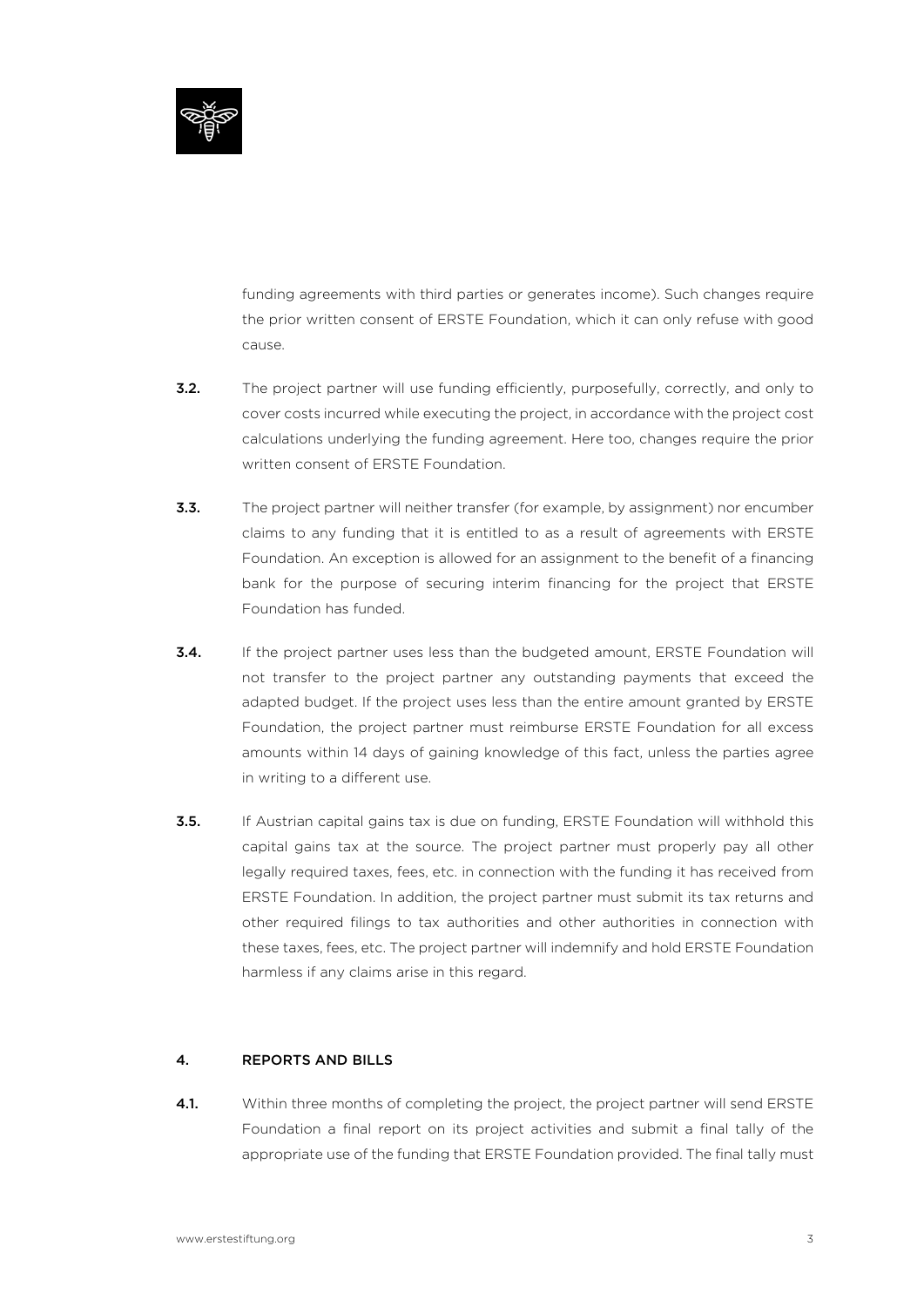

document the total financing and total costs of the project, including cost-reducing income, and should be structured like the project financing plan and project cost calculations.

- **4.2.** During the course of an agreement with ERSTE Foundation and before the project is completed, in accordance with the rules agreed for the project, the project partner will provide ERSTE Foundation with written interim reports on prior activities in connection with the project and updated project cost calculations.
- 4.3. If agreed, the project partner must set up separate project bookkeeping, in line with generally accepted accounting principles, for the funded project at its own expense (for example, to comply with Austria's UGB).
- 4.4. If the project partner is audited by an independent auditor, the project partner must arrange for the audit to include the finances of the projects funded by ERSTE Foundation.
- 4.5. The project partner will retain originals of all relevant receipts and other documents for a period of seven years after the agreement with ERSTE Foundation ends. The project partner will grant staff members of ERSTE Foundation and third parties commissioned by ERSTE Foundation (such as accountants, auditors, etc.) access to its offices, and allow them to inspect all books, accounts, and other documents in connection with the project, for the purpose of verifying proper use of funding. ERSTE Foundation is permitted to make copies of these books, accounts, and other documents. If requested by ERSTE Foundation in writing, the project partner will make the requested documents available to ERSTE Foundation within 14 days. If the project partner cannot provide all documents within 14 days, it must promptly reimburse ERSTE Foundation for all funding received.
- 4.6. All receipts must be provided as originals and as copies. Costs for receipts will be refunded one time only, at cost. If a third party reimburses the project partner for these costs, the project partner must pay back any refunds it has received from ERSTE Foundation.
- 4.7. The project partner is absolutely not entitled to inspect ERSTE Foundation's annual financial statements, management reports, audit reports, or books.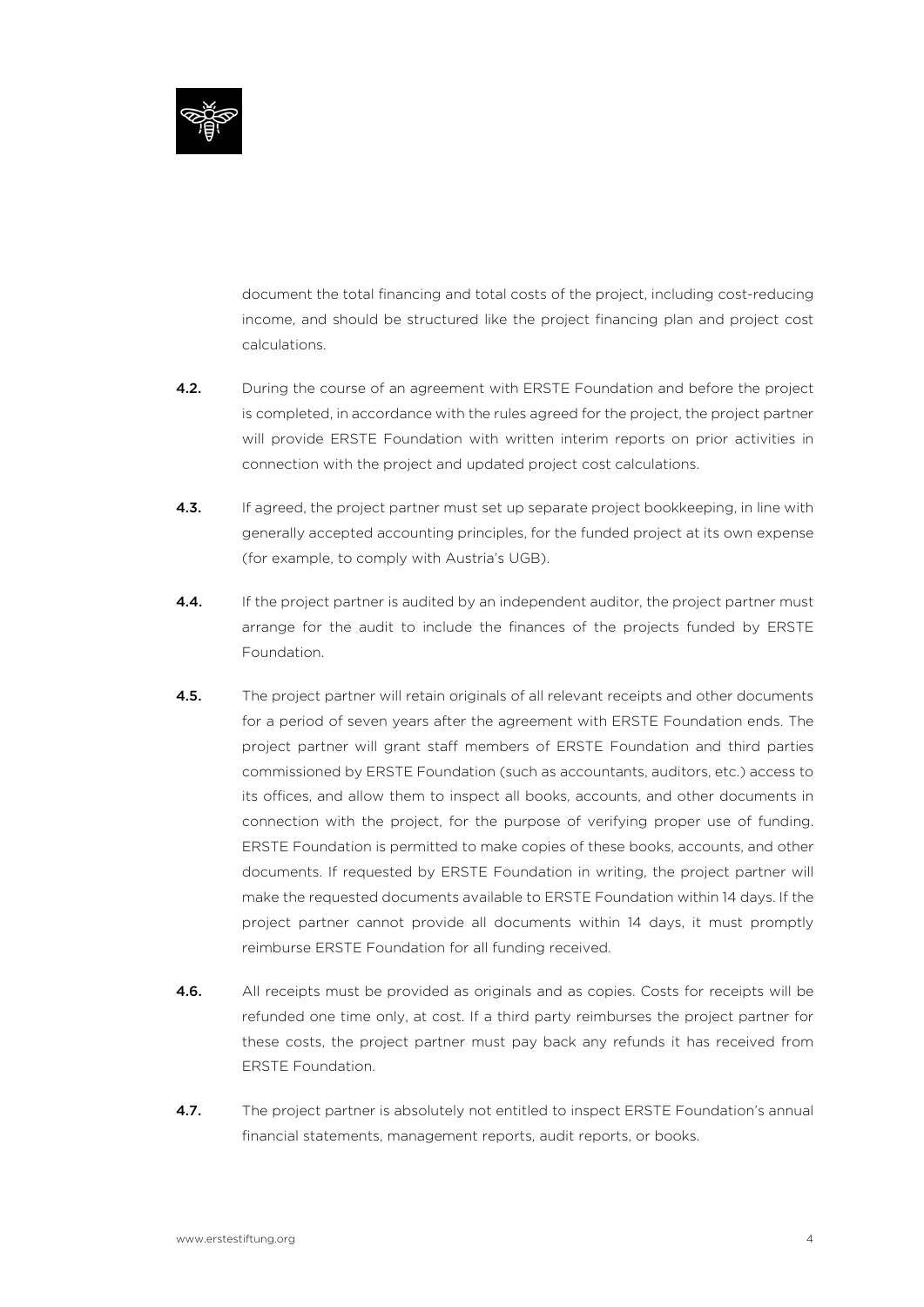

# 5. PUBLIC RELATIONS

- 5.1. ERSTE Foundation can, at its own discretion, share projects and project results with existing and potential project partners and with the public. ERSTE Foundation can present projects that it has funded and their results via the internet and all other media, and it can make these results available to the public via (digital) libraries, media centres, collections, publications, etc. As part of its public relations, ERSTE Foundation can also create lists of works, catalogues, trailers, reports, invitations to events, posters, other PR and media material, etc.
- **5.2.** For this public relations work, the project partner will also make media files about ongoing projects and their results available to ERSTE Foundation at no charge. The files are to have the following technical specifications:
	- Images: resolution: 300 dpi; formats: JPG, TIFF
	- Video: formats: mp4, 3g2, 3gp, 3gp2, 3gpp, asf, asx, avi, divx, mts, m2t, m2ts, m2v, m4v, mkv, mov, mp4, mpe, mpeg, mpg, ogg, wmv
	- TV and audio files, press reviews: Send to press@erstestiftung.org
- **5.3.** The project partner will mention ERSTE Foundation as a funder when presenting the project and in all publications that refer to the project, and it will offer ERSTE Foundation the opportunity to present itself and its funding, if it so desires. The project partner will make at least one page available to ERSTE Foundation for this purpose in any catalogues or brochures created in connection with the project.
- **5.4.** The project partner will submit all material that is intended to present the project in public, especially catalogues, brochures, and other printed works, to ERSTE Foundation for written approval before placing a print order. ERSTE Foundation will strive to grant such approvals as quickly as possible, although not later than two weeks after it can be shown to have received submissions. Material is considered to be approved if ERSTE Foundation does not object to it within two weeks.
- **5.5.** The project partner will place ERSTE Foundation's logo, preceded by the phrase "Funded by / Supported by", on all print products connected with the project,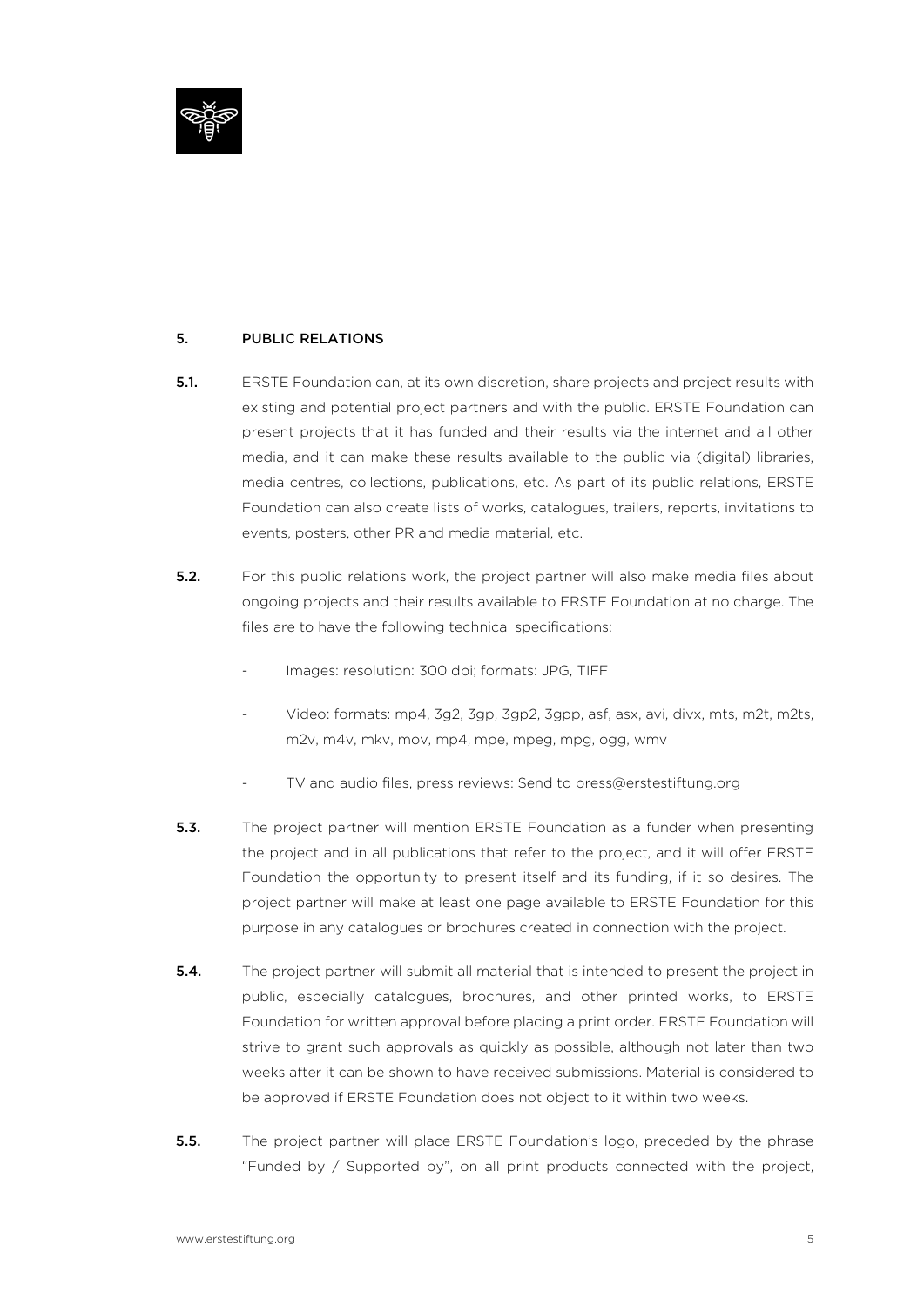

especially invitations, press information material, folders, and posters. If the logo cannot be placed on the product for technical reasons, ERSTE Foundation's name should appear without a graphic. The appearance of ERSTE Foundation's name and logo should follow the guidelines at www.erstestiftung.org/ci/.

- **5.6.** Project presentations on the project partner's website must include an appropriate link to ERSTE Foundation's website, www.erstestiftung.org. If ERSTE Foundation desires a special graphic design for this link (after providing suitable media files), the project partner will oblige.
- **5.7.** The project partner will send ERSTE Foundation all press releases and invitations to conferences and other events connected with the project in advance and provide an opportunity for ERSTE Foundation to attend.
- **5.8.** The project partner will make a sufficient quantity of sample copies of all publications connected with the project available to ERSTE Foundation at no charge. In addition, the project partner will inform ERSTE Foundation of the publisher and the planned number of edition copies in advance.
- **5.9.** The project partner will add ERSTE Foundation to its press mailing list and send ERSTE Foundation a press review of events connected with the project within a reasonable period of time.
- **5.10.** If ERSTE Foundation does not wish to be mentioned in the project partner's publications, etc., the project partner will grant this wish.
- **5.11.** By submitting a project application to ERSTE Foundation, the project partner agrees to allow ERSTE Foundation to process its data.

#### 6. COPYRIGHTS AND OTHER INTELLECTUAL PROPERTY RIGHTS

6.1. The project partner grants ERSTE Foundation all rights, especially all intellectual property rights, to use projects, without limitation on geography or time, especially project results and all other works connected with projects (such as publications, reports, academic studies, media, video, images, etc.), as well as the project partner's name, logo, marks, etc. and other project partner data, for PR and marketing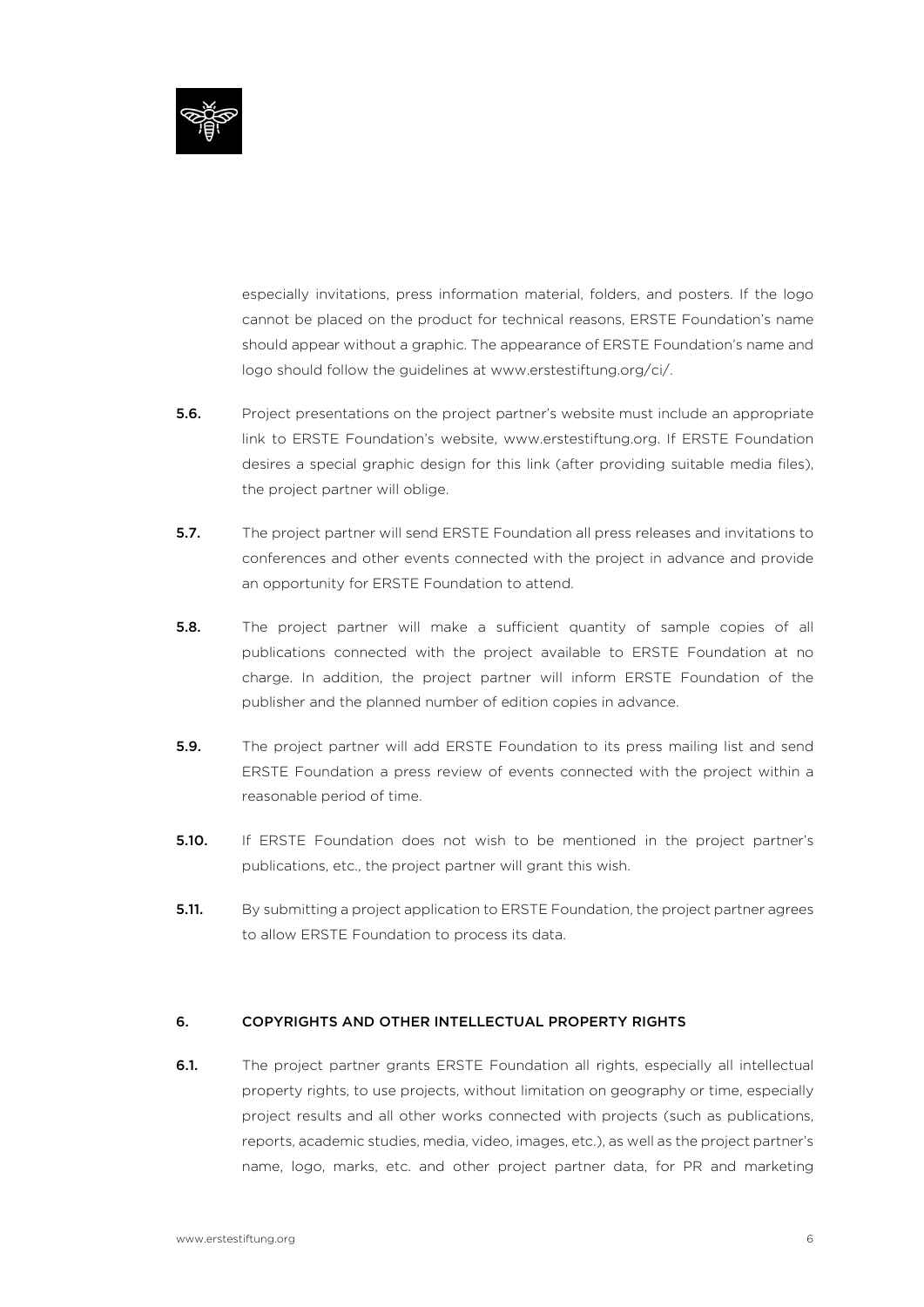

purposes. ERSTE Foundation's right of use therefore does not end when contractual relations end with the project partner, and it comprises the right to make edits. ERSTE Foundation's right of use extends, in particular, to the right of use on the internet, in publications and other print material, in media (including any digital or analogue media and any media that does not exist at the time the right is granted); composing and compiling media works; for texts: creating titles, headlines, summaries, translations; in the case of media: analogue and digital adaptations of images and audio, etc.

- 6.2. If ERSTE Foundation requires documents, signatures, etc. from the project partner to use the rights it has been granted, the project partner will promptly provide these to ERSTE Foundation upon request.
- 6.3. ERSTE Foundation is entitled to exercise the exploitation rights granted to it along with third parties, such as publishers, media partners, etc., as well as grant sublicences.
- 6.4. ERSTE Foundation can but does not have to exercise all rights granted to it. ERSTE Foundation has no duty of exploitation, and the project partner will refrain from all consequences of possible non-use.
- **6.5.** If the project partner grants third parties rights and/or permissions to use works involving copyright-protected project results, it will require those third parties to name or not name ERSTE Foundation as described in section 5.5. of these funding guidelines and transfer these obligations to their respective legal successors.
- 6.6. The project partner guarantees that all material, such as images, video, print material, text, etc., that it makes available to ERSTE Foundation is free from thirdparty rights, and especially that all intellectual property rights are cleared for use by ERSTE Foundation. The project partner will indemnify and hold ERSTE Foundation harmless if any claims arise in this regard.

# 7. TERMINATION WITH GOOD CAUSE

7.1. ERSTE Foundation can withdraw funding or terminate a funding agreement in writing with immediate effect, in particular: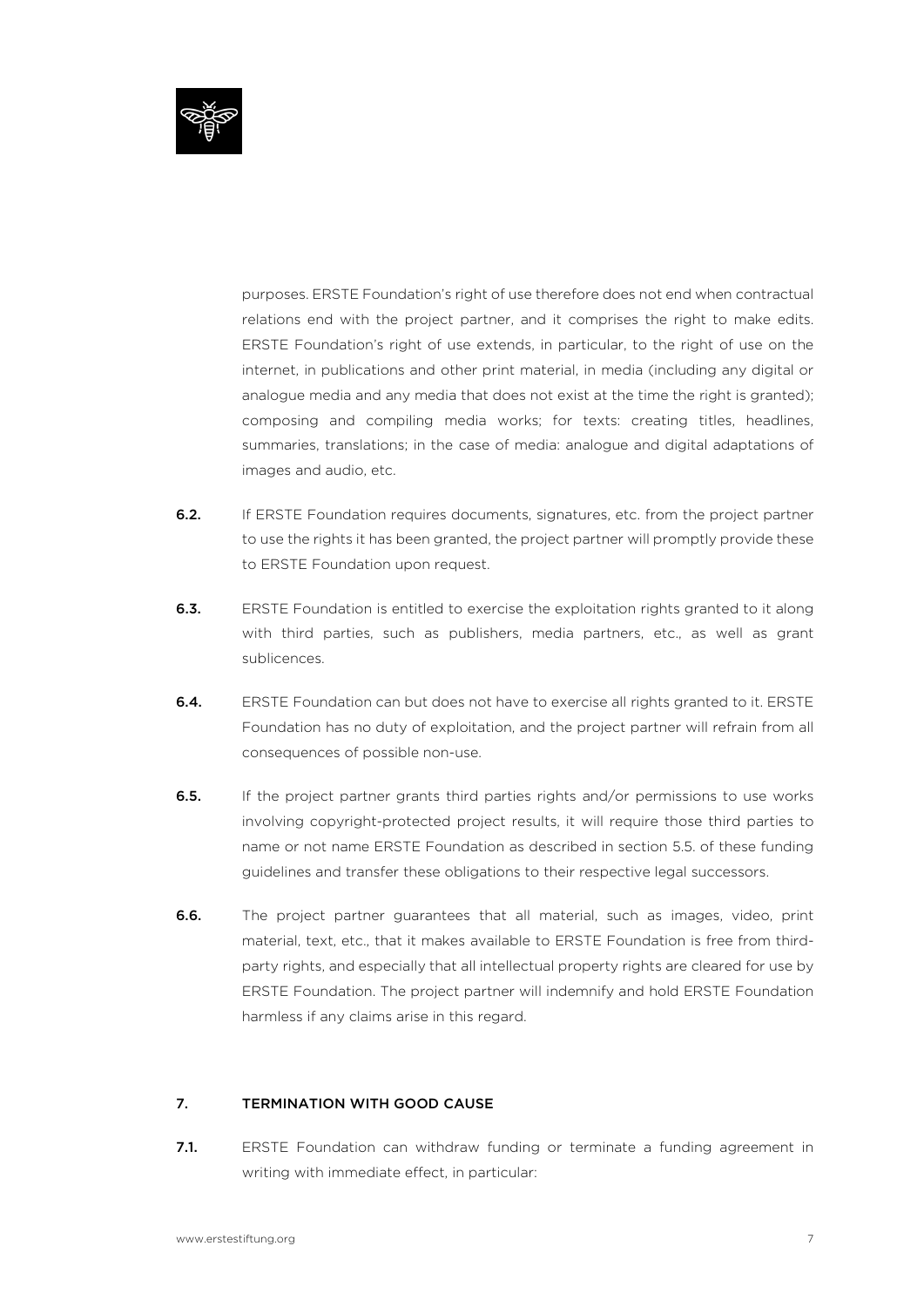

- if the project partner does not use all or part of funding for its intended purpose or does not prove that funding was used for its intended purpose within 14 days of being asked for such proof;
- if the project partner violates its obligations arising from the funding guidelines or an agreement with ERSTE Foundation, such as reporting requirements, disclosure requirements, or obligations relating to intellectual property rights;
- if the project partner is unable to implement the project, or significant parts thereof, in accordance with the project application – for whatever reason;
- if insolvency proceedings are initiated against the project partner's assets or an associated application is denied for lack of assets.
- 7.2. The project partner can withdraw from funding or terminate a funding agreement in writing with immediate effect if ERSTE Foundation remains in arrears with the payment of an agreed instalment in spite of being offered a grace period of at least four weeks in writing and being threatened with termination of contract.
- 7.3. If a contract is terminated with good cause, all payments that ERSTE Foundation has made to the project partner are to be reimbursed without delay. This does not apply to those payments that ERSTE Foundation made that the project partner can show to have used in accordance with their agreement. Without prejudice to higher claims for compensation, the project partner must pay ERSTE Foundation interest of 3% p.a. above the European Central Bank's main refinancing operations rate on amounts to be reimbursed, beginning from the date of receipt and ending upon full reimbursement.
- 7.4. Partial terminations of outstanding amounts are allowed.

#### 8. PLACE OF PERFORMANCE

Unless agreed otherwise in writing, the place of performance for ERSTE Foundation's obligations is its registered business address.